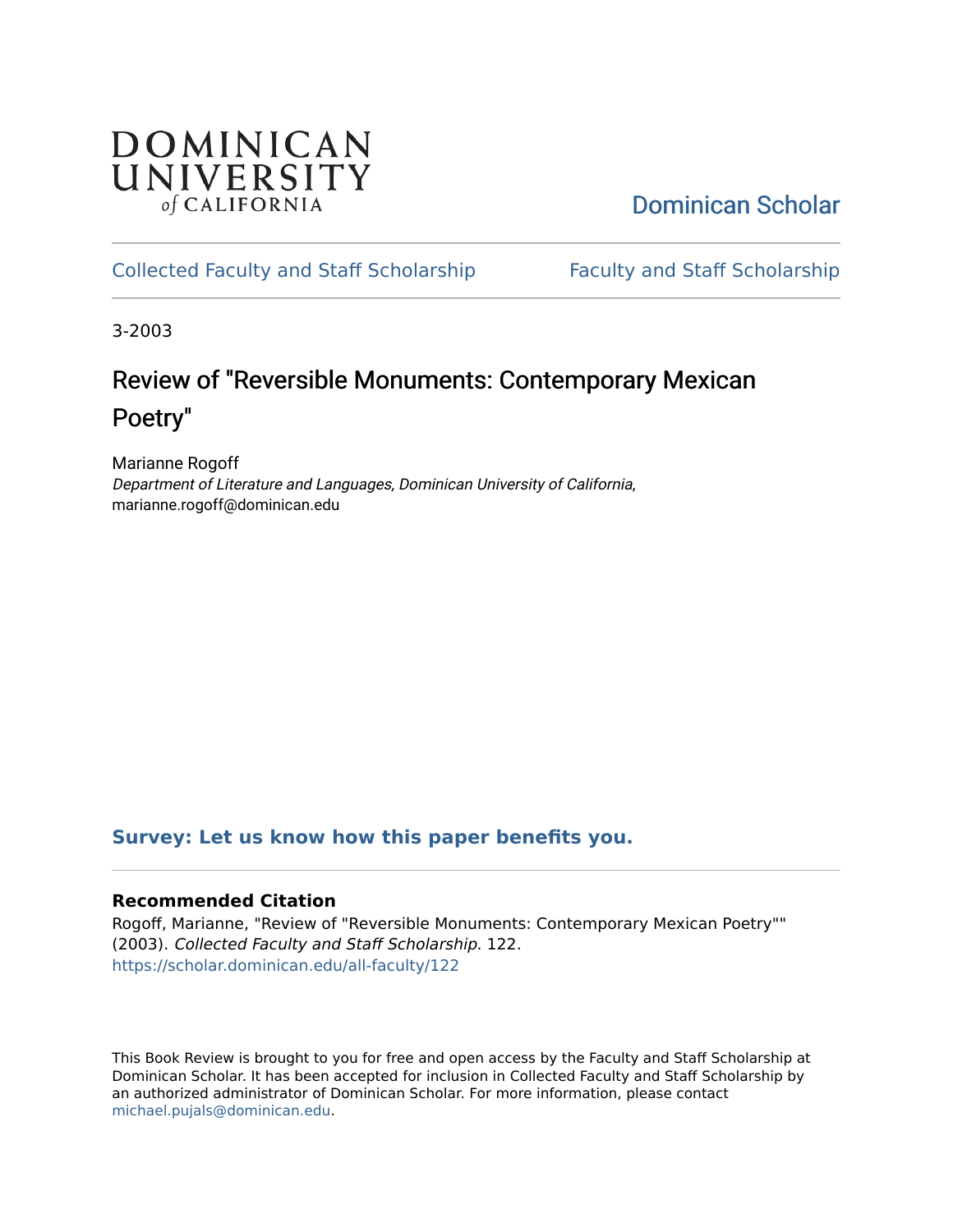#### **Review of** *Reversible Monuments: Contemporary Mexican Poetry*

*by Marianne Rogoff*

*water*

*rain*

*consciousness*

*limits*

*meaning*

From the center and edges of the vast and diverse landscape of contemporary Mexico, whose "boundaries are largely the accidents of history," the poets in *Reversible Monuments* ponder the limits of consciousness and search for meaning(s). Aware of the limits yet pressing beyond them they consider love, "A man and a woman stare,/they speak at each other: not understanding *(Antonio Deltoro);* God, "the Great All that has no name" *(Elsa Cross);* and the very nature of words, "Dark dwelling place of meaning,/limits and prisons/of what is given us in silence *(Elsa Cross).*

*chiaroscuro lamplight*

*sleep*

*mosaic*

The poets collect the light from the darkness and arrange it in patterns that suggest ideas or answers. The many "maps" and "cartography" poems here strive to provide a sense of direction, geography, or destination. The many "mirrors" and "reflections" poems imply perhaps that life on earth might be merely an image of what eternity more wholly could contain.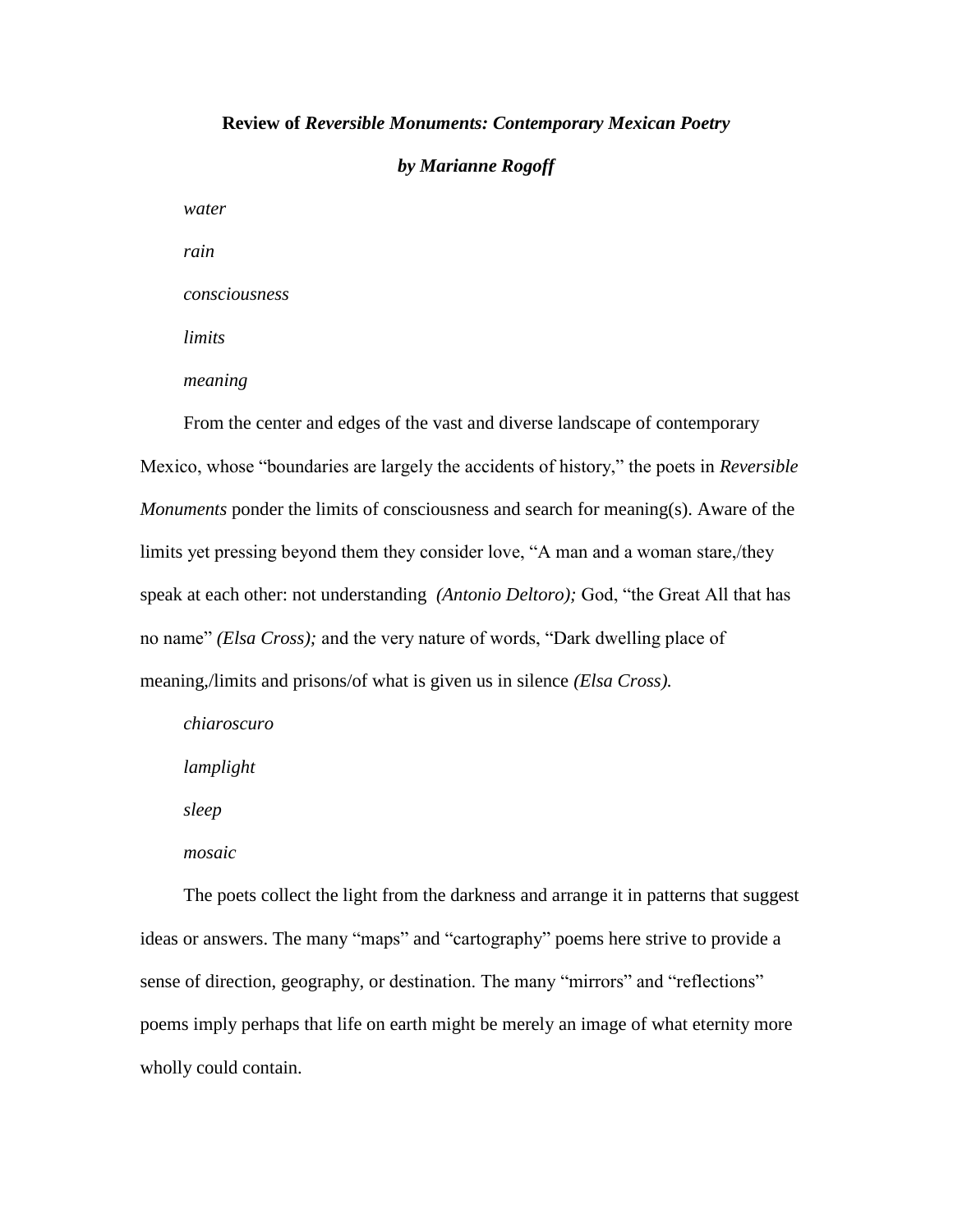*echoes*

*specters*

*memory*

"vague signs and gestures" *(Malva Flores)*

"the stupor of after-dinner conversations" *(Jorge Fernandez Granados) moths*

*butterflies*

"the coming and going of the possible:/its presence in the real" *(Malva Flores)* "that persevering futility: words/airing themselves in the afternoon, the notes/of some imprecise reality" *(Malva Flores)*

And, of course, these poets write about ever-present death, in Mexico visible, a neighbor or member of the family.

"Nothing will remain in nothingness,/Nothing will be forgotten./There is a place in the universe/Where the memories of time/Are written down." *(Juan Gregorio Regino)*

Some of the poems are narratives, strings of long sentences, paragraphs of phrases; some shapely, concrete evocations of rain and reflections; most are lyrical, metaphysical, and grounded in the natural world of their country.

"and I -- where am I?/I am the woman I always was. The unexpectedness of being/I come to the place of origins where the beginning begins/This is the time/Time to wake up. *(Gloria Gervitz)*

The voices are distinct, individual, independent, unified in their humanness, like us, but apart because they are the bearers of gifts, poems, willing deliverers of news from